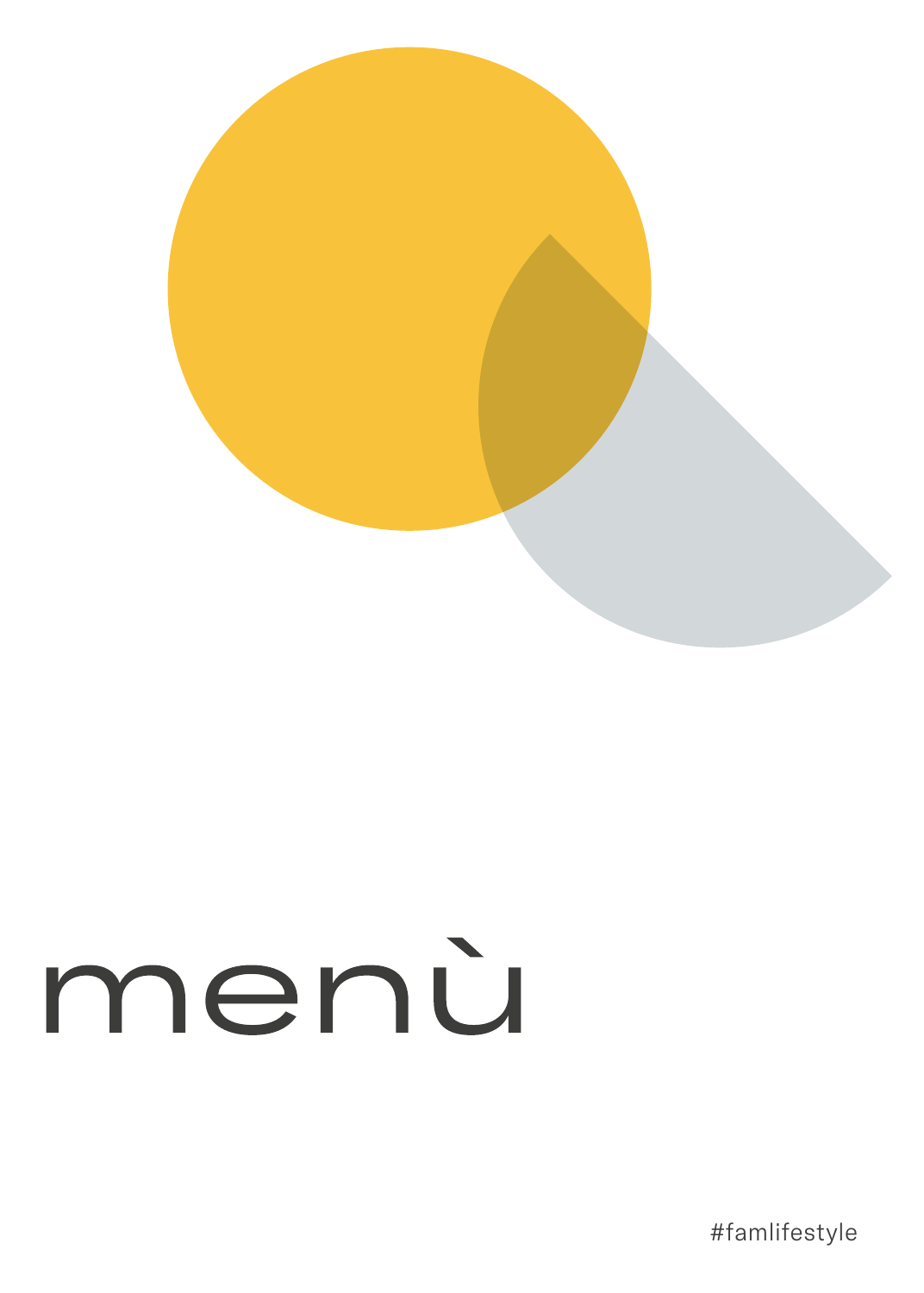### starters

| cruditè selection <sup>(1,2,4,6,8,14)</sup><br>fish, shrimp & oyster - daily selection according to the market |              |     |
|----------------------------------------------------------------------------------------------------------------|--------------|-----|
| smoked hand cut beef tartare (3,5,7,8)<br>Stravecchio Riserva 2018 cheese, Worchester mayo                     |              | ンい  |
| chargrilled octopus (4,5,8,9)<br>roasted veggie sauce, chicory                                                 |              |     |
| seared duck foie gras $^{(1,7,8)}$                                                                             |              |     |
| seasonal veggie dripping                                                                                       |              | 15. |
| culaccia nostrana <sup>(12)</sup>                                                                              |              | 18  |
|                                                                                                                | half portion |     |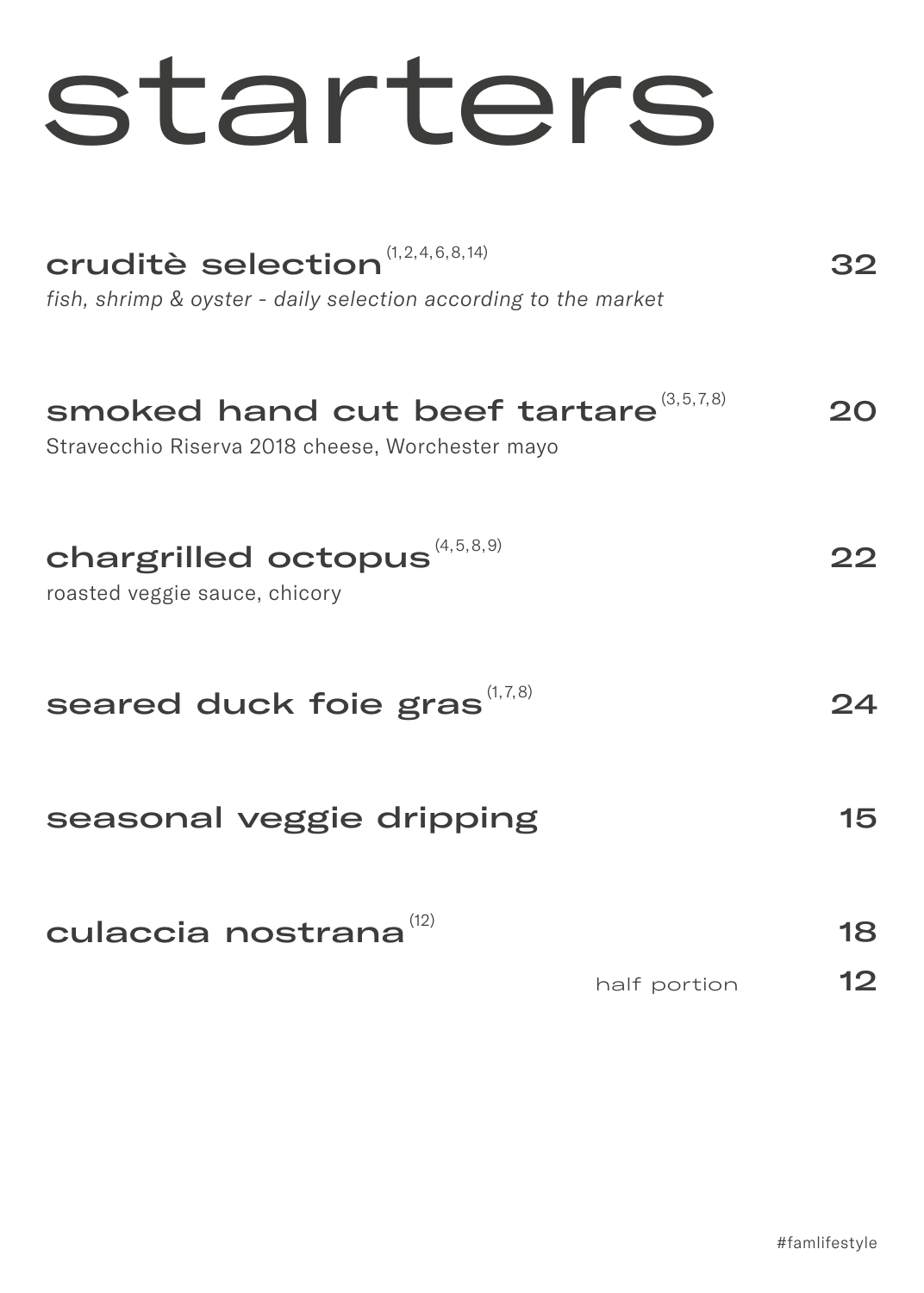### seafood bar

| Oysters Kys Normandie <sup>(14)</sup>      |  | each $\bar{5}$ |
|--------------------------------------------|--|----------------|
| red shrimp Mazara del Vallo <sup>(2)</sup> |  | each $5$       |

### $l$ angoustine  $(2)$

each 6

#### 14 anchovies from the Cantabrian Sea  $(4,7)$

served with stracciatella and confit tomatoes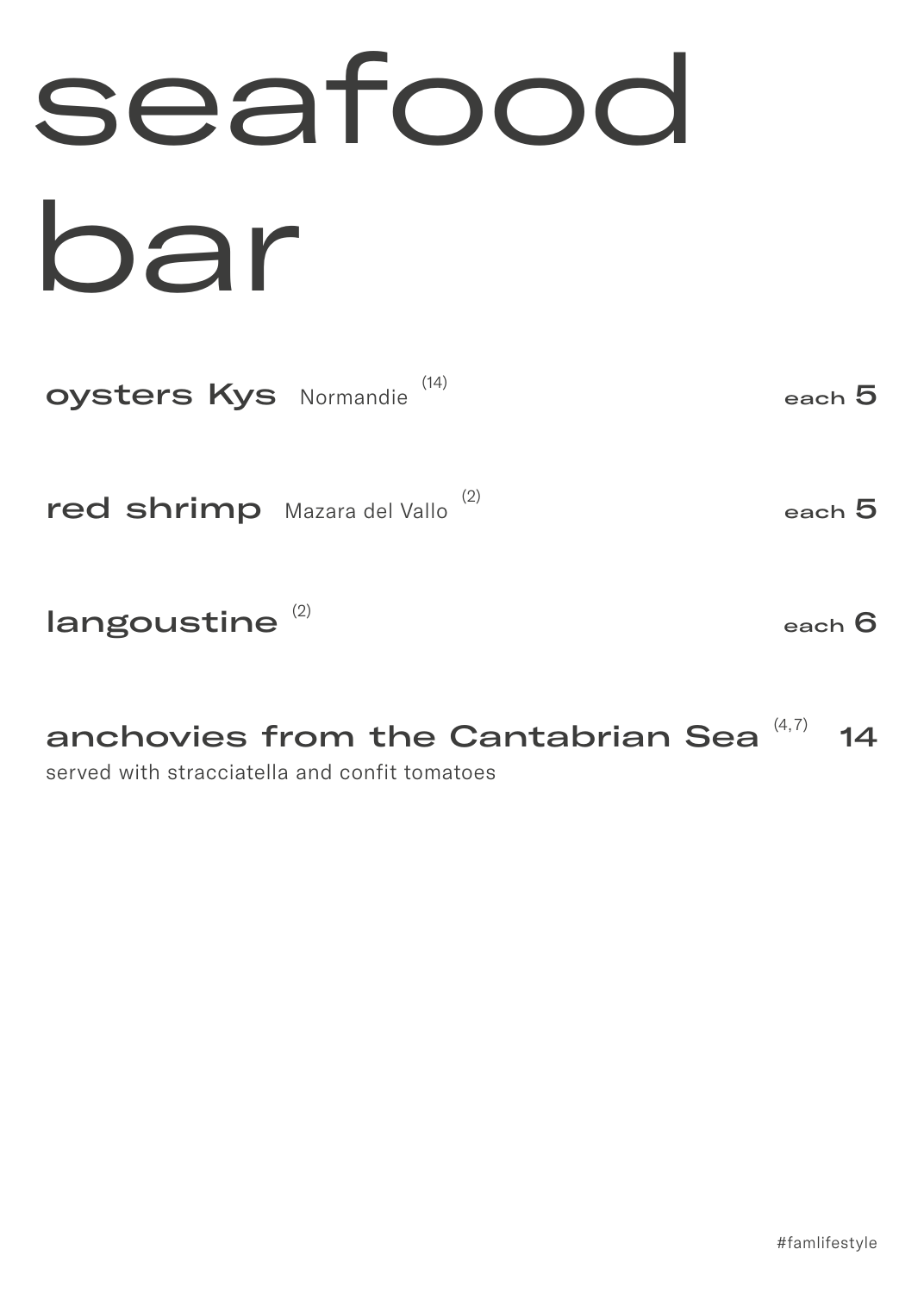| tirst                                                                                    |
|------------------------------------------------------------------------------------------|
| courses                                                                                  |
| homemade monkfish ravioli <sup>(1,2,3,4,8,9,14)</sup><br>consommè, salted candied orange |
| shrimp $3$ risotto $^{(2,4,7)}$                                                          |
| paccheri with chargrilled tomato<br>sauce and salted ricotta $(1, 2, 4, 7, 9)$           |

| our cacio e pepe $\overset{_{(1,2,4,7,14)}}{ }$ | 18 |
|-------------------------------------------------|----|
| Roman Pecorino, pepper selection                |    |
| with the addition of langoustine tartare        | 22 |

### homemade tagliolini with lamb ragù $^{\scriptscriptstyle{(1,3,8,9)}}$  18

saffron, senise sweet pepper

20

22

18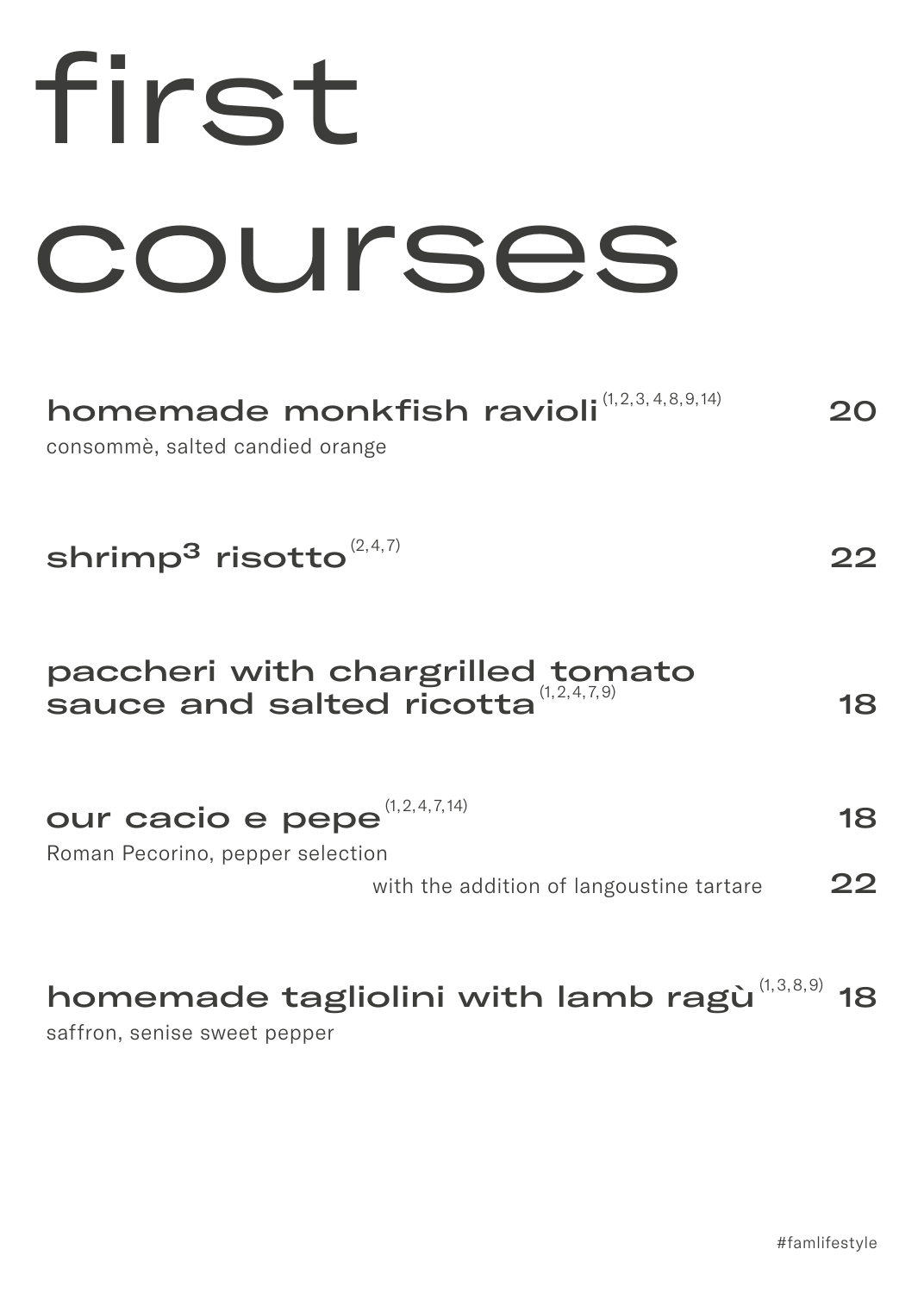### main courses

#### catch of the day *nature: rosemary, lemon* (4)

*or mediterranean: potatoes, olives, capers* (4, 12)

#### chargrilled cockerel

radicchio Treviso, baked potatoes

marinated endive, green gazpacho

### chargrilled beef fillet $^{\scriptscriptstyle{(9)}}$

baby potatoes

20

23

28

price according to the market

#famlifestyle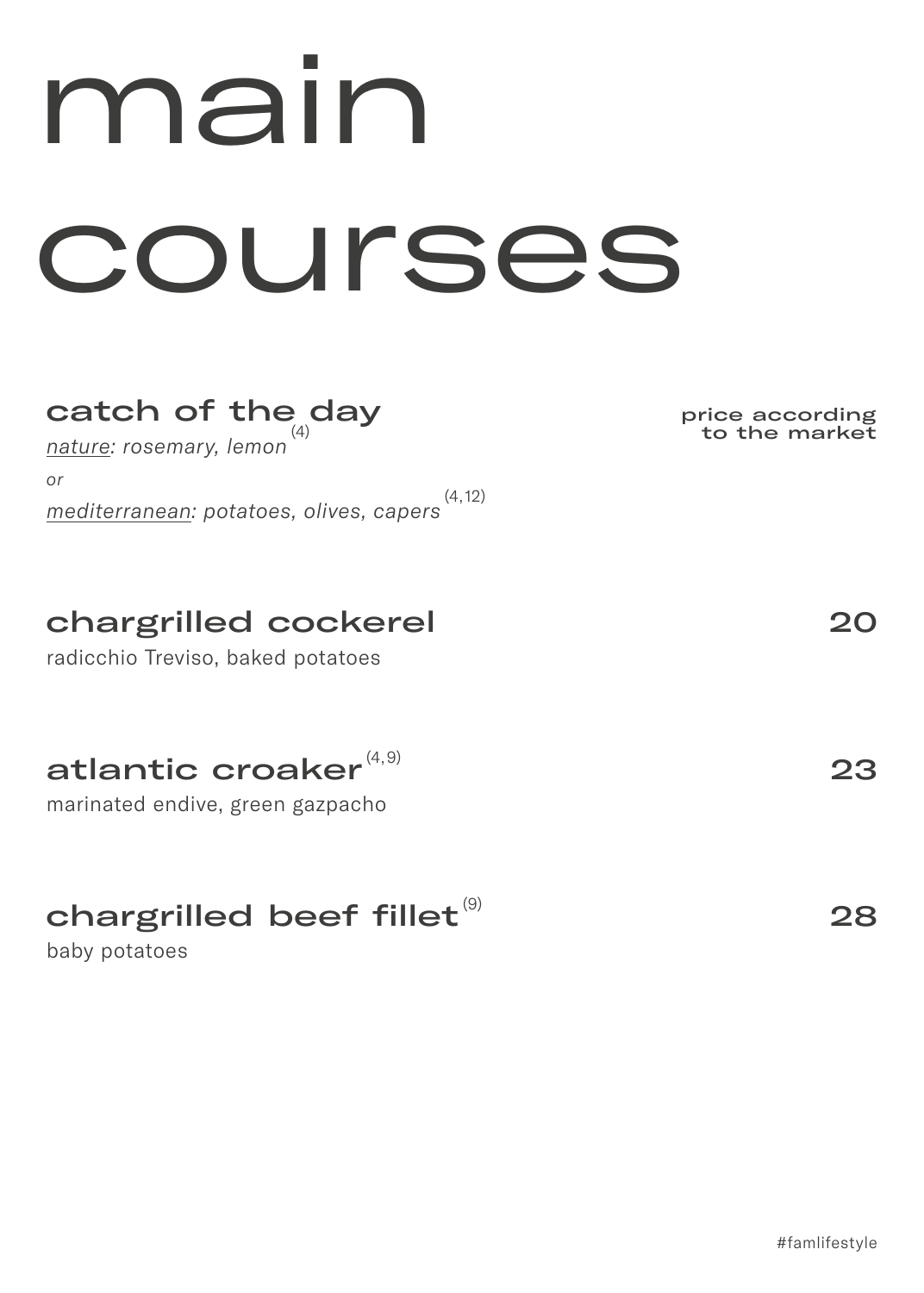# from our grill

#### ON THE BONE RIB EYE STEAK

| <b>Scottona</b> Baltic |                | 6/hg   |
|------------------------|----------------|--------|
|                        | <b>Iberian</b> | 6,5/hg |

#### T-BONE STEAK

| <b>Scottona</b> Baltic |                | 7/hg   |
|------------------------|----------------|--------|
|                        | <i>Iberian</i> | 7,5/hg |

#### CUBE ROLL

**scottona** Baltic

7,5/hg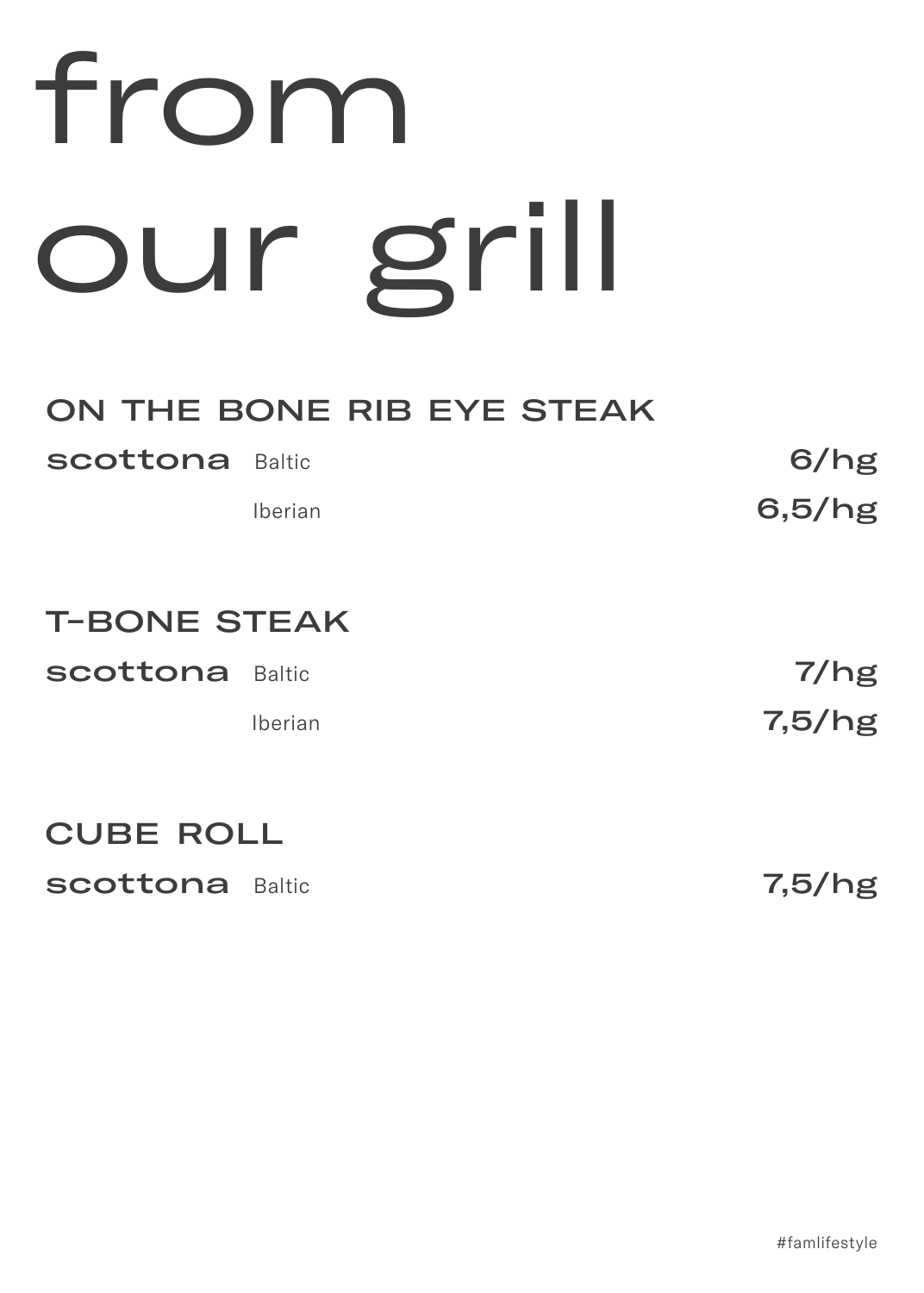## side dishes

grilled zucchini<sup>(5)</sup>

grilled eggplants $^{\scriptscriptstyle{(5)}}$ 

parsley, chilli

grilled carrots

onions cooked under the ashes

baked potatoes

french fries

6

6

6

6

6

6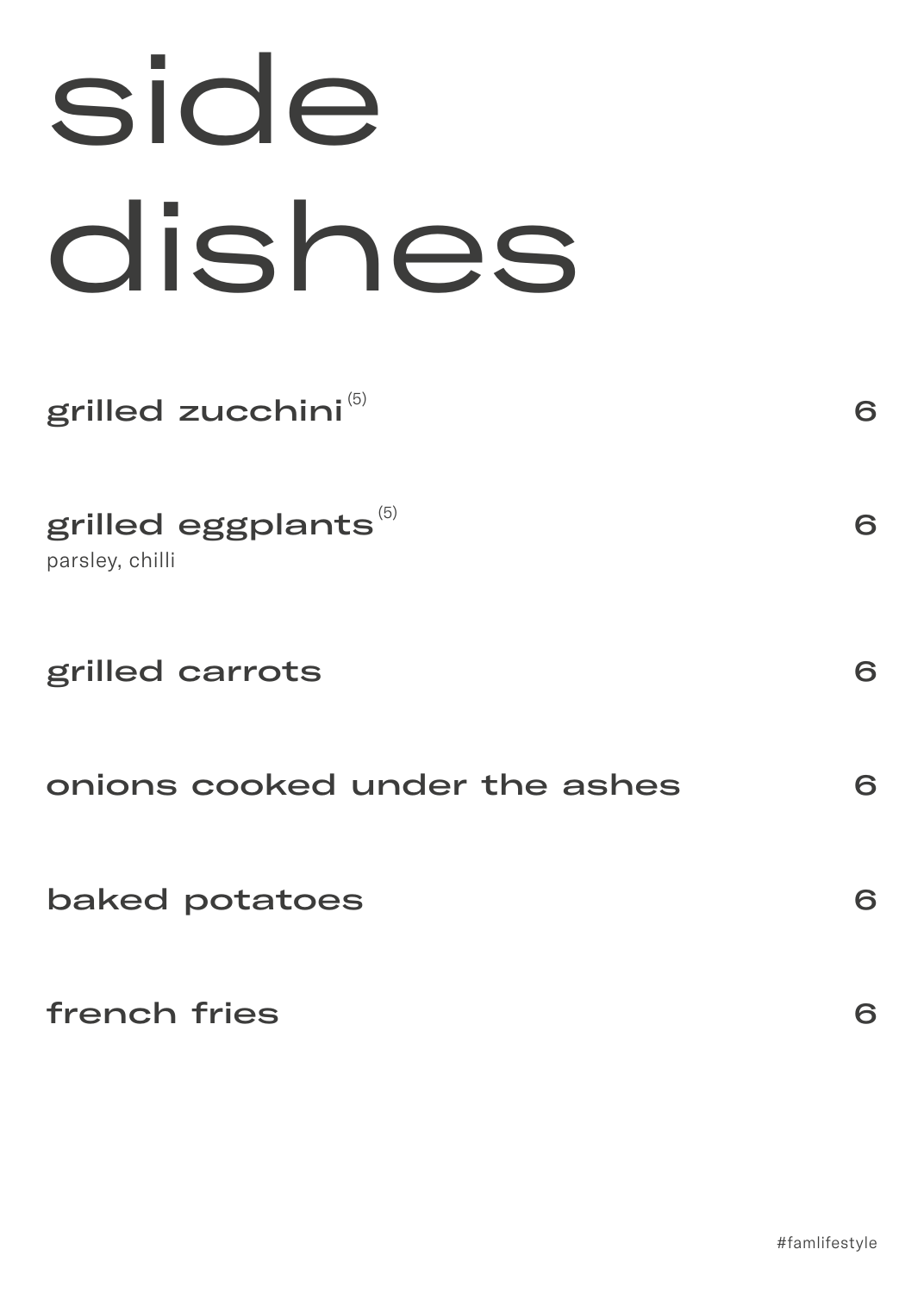### desserts

| Italicus babà <sup>(1,3,7)</sup><br>light lemon custard, chantilly, orange supreme, white chocolate feather | IO. |
|-------------------------------------------------------------------------------------------------------------|-----|
| chocolate sphere 70% <sup>(1,3,7)</sup><br>caramel sauce, vanilla                                           |     |
| (3,7)<br>strawberry panna cotta<br>saffron mousse, strawberry extract, Jamaican pepper, berries coulis      | 8   |
| hibiscus sorbet                                                                                             | 6   |
| fruit sorbet                                                                                                | 6   |
| Stigliano pistachio gelato (1,5,7,8)                                                                        | 7   |
| cheese selection by Biancoinsolito                                                                          | 15  |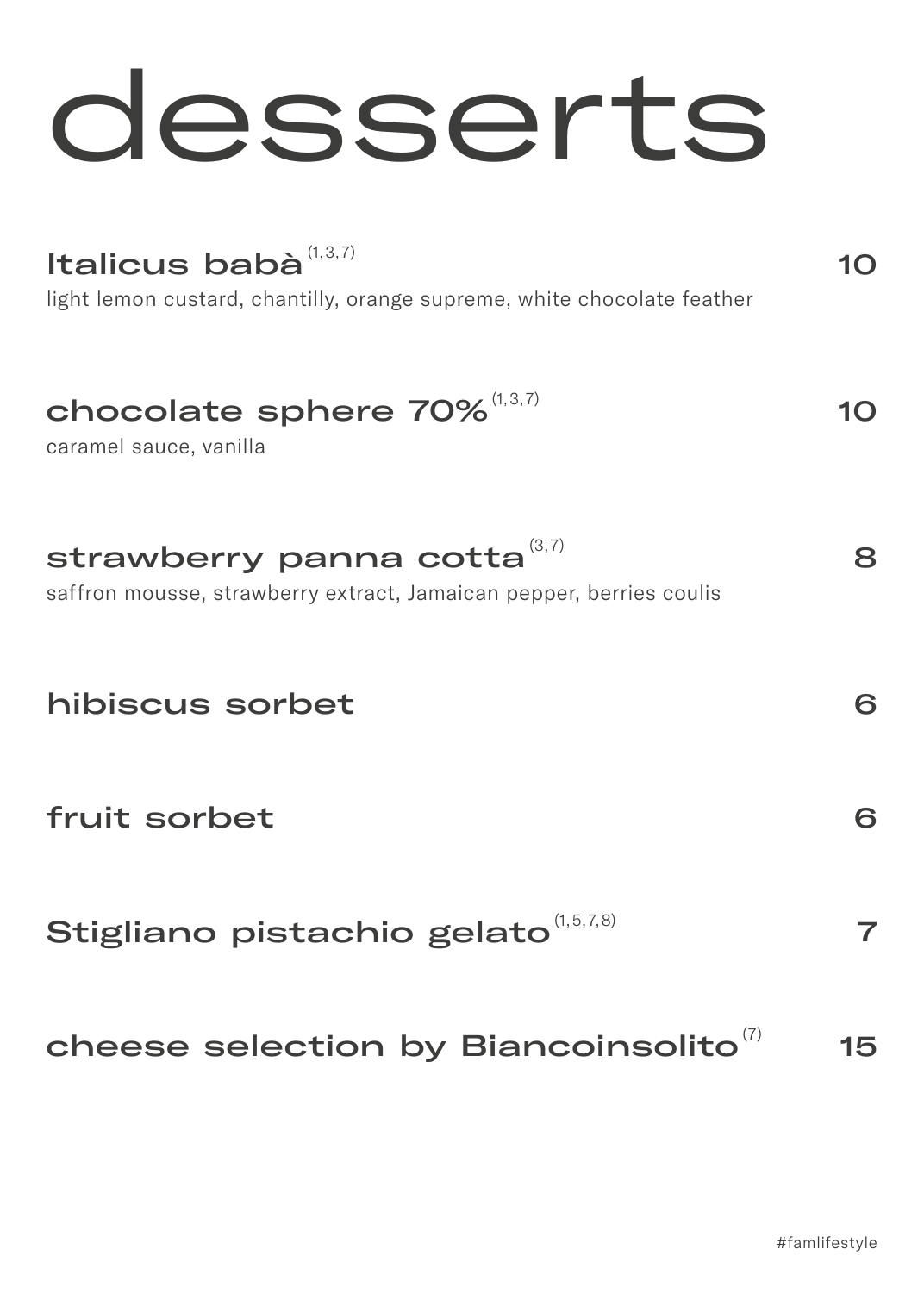# allergens

on our menu there might be present certain allergens, please do not hesitate to ask our staff for any information

#### Allergens List::

1 Cereals containing gluten, namely: wheat (such as spelt and khorasan wheat), rye, barely, oats and products thereof 2 Crustaceans and products thereof 3 Eggs and products thereof 4 Fish and products thereof 5 Peanuts and products thereof 6 Soybeans and products thereof 7 Milk and products thereof (including lactose) 8 Nuts, namely: almonds, hazelnuts, walnuts, cashews, pecan nuts, Brazil nuts, pistachio nuts, macadamia nuts, any products thereof 9 Celery and products thereof 10 Mustard and products thereof 11 Sesame seeds and products thereof 12 Sulphur dioxide and sulphites 13 Lupin and products thereof 14 Molluscs and products thereof